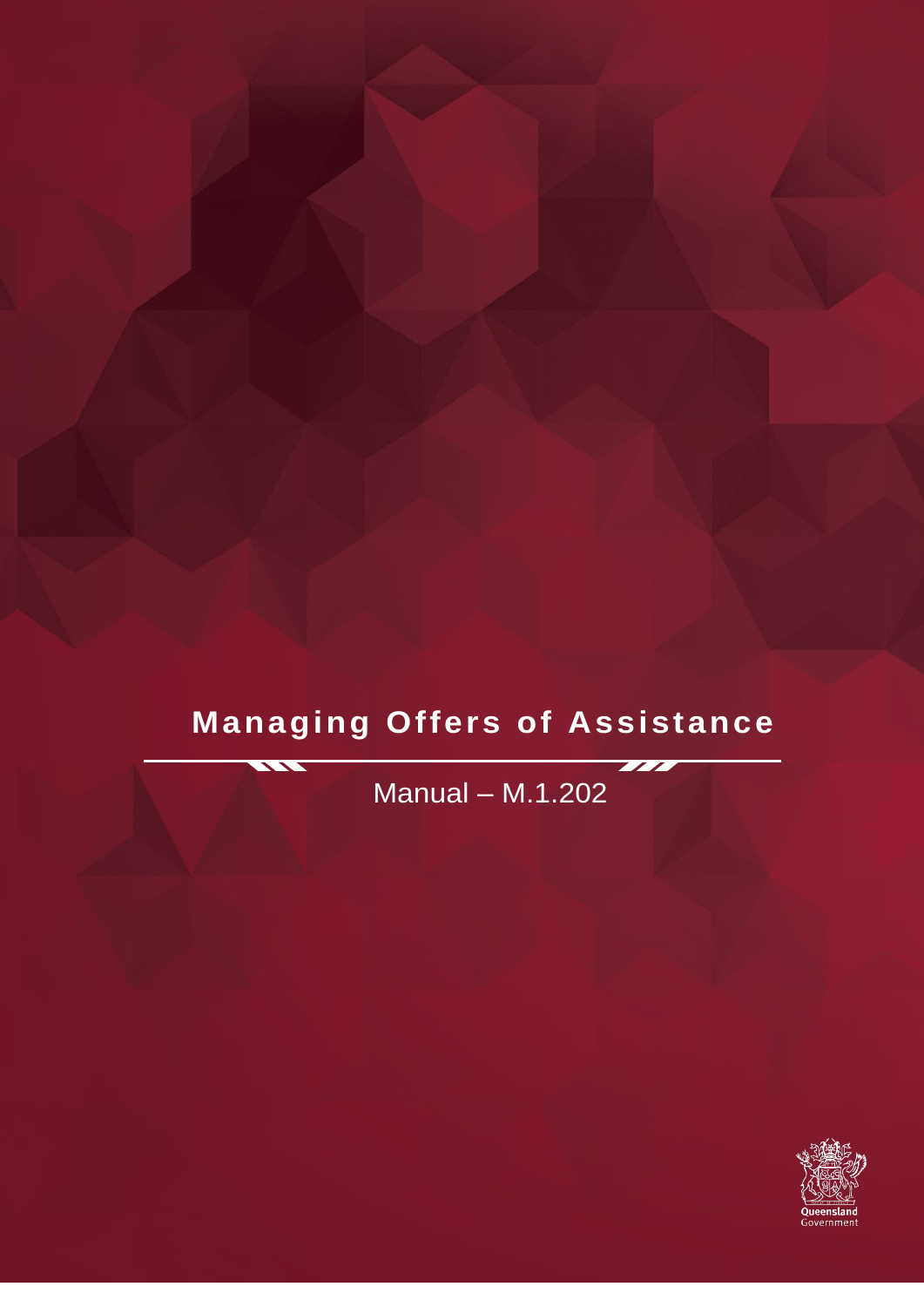



© State of Queensland (Queensland Fire and Emergency Services) 2017

The Queensland Government, acting through the Queensland Fire and Emergency Services (QFES), supports and encourages the dissemination and exchange of publicly funded information and endorses the use of the [Australian](http://www.ausgoal.gov.au/)  [Governments Open Access and Licensing Framework](http://www.ausgoal.gov.au/) (AusGOAL).

All Queensland Fire and Emergency Services material in this document – except the QFES logo, any material protected by a trademark, and unless otherwise noted – is licensed under a Creative Commons Attribution 4.0 licence.

The Queensland Fire and Emergency Services has undertaken reasonable enquiries to identify material owned by third parties and secure permission for its reproduction. Permission may need to be obtained from third parties to re-use their material.

**Written requests** relating to the copyright in this document should be addressed to:

**Intellectual Property Coordinator** For Queensland Fire and Emergency Services C/o QPS Legal Unit, Legal Division Queensland Police Service GPO Box 1440, Brisbane 4001 PH: 07 3364 3958 EM[: QFES.IPCopyright@qfes.qld.gov.au](mailto:QFES.IPCopyright@qfes.qld.gov.au)

#### **Disclaimer**

To the extent possible under applicable law, the material in this document is supplied as-is and as-available, and makes no representations or warranties of any kind whether express, implied, statutory, or otherwise. This includes, without limitation, warranties of title, merchantability, fitness for a particular purpose, non-infringement, absence of latent or other defects, accuracy, or the presence or absence of errors, whether or not known or discoverable. Where disclaimers of warranties are not allowed in full or in part, this disclaimer may not apply.

To the extent possible under applicable law, neither the Queensland Government or the Queensland Fire and Emergency Services will be liable to you on any legal ground (including, without limitation, negligence) or otherwise for any direct, special, indirect, incidental,<br>consequential, punitive, exemplary, or other losses, costs, expenses, or damages ari Where a limitation of liability is not allowed in full or in part, this limitation may not apply.

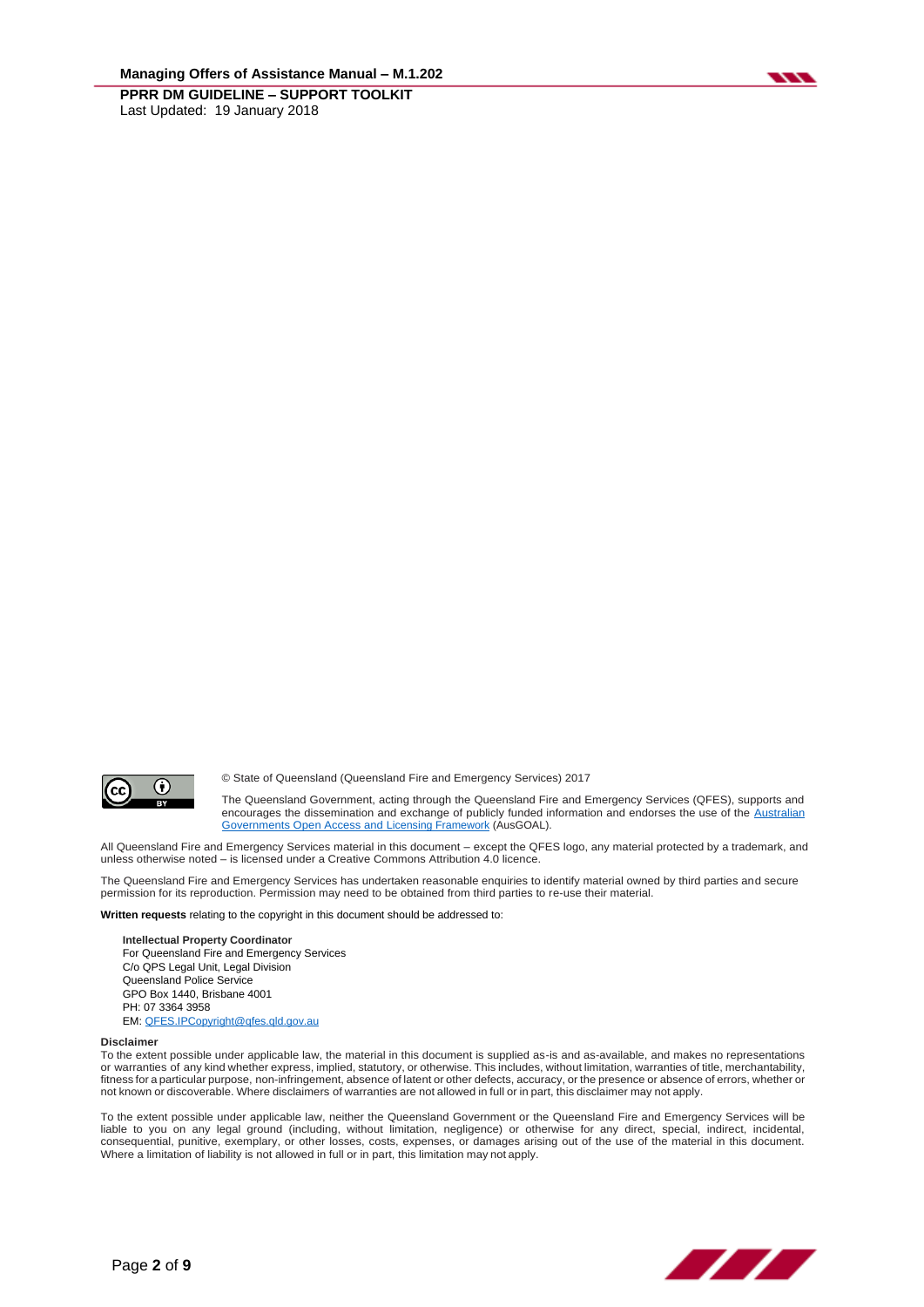

**Contents**

Last Updated: 19 January 2018

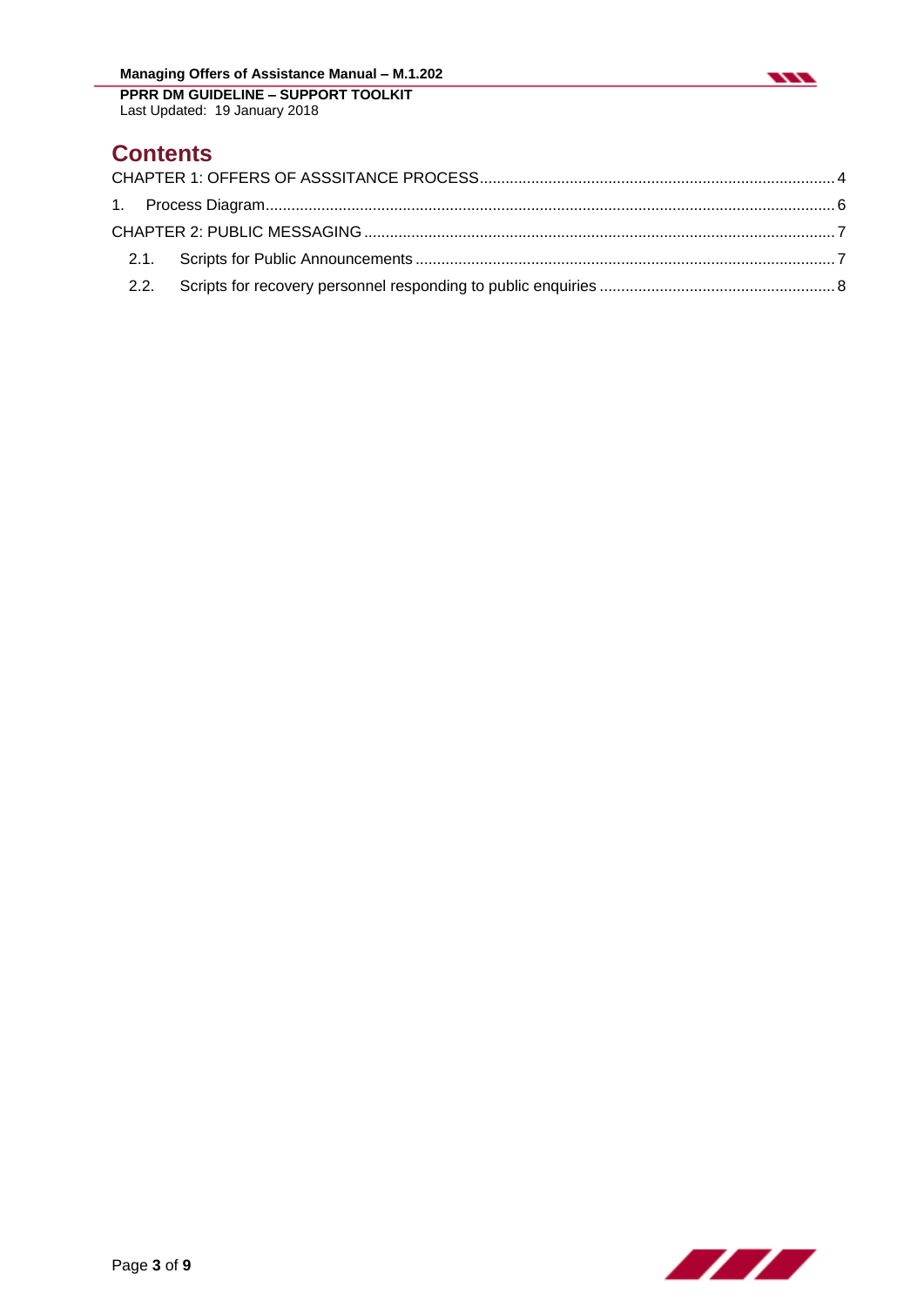

## <span id="page-3-0"></span>**CHAPTER 1: OFFERS OF ASSSITANCE PROCESS**

The offers of assistance process has five stages, they include: receipt, acceptance, matching, distribution and use. Each stage requires key decisions, considerations and actions which must be undertaken when managing offers of assistance. The below table should be read in conjunction with the process flow chart provided at in the Process Diagram.

| <b>Stage</b> | <b>Criteria</b>                                                                                                                                                                                                                                                                                                                                                                                                                                                                                                                                                                                                                                                                                                                                                   | <b>Considerations</b>                                                                                                                                                                                                                                                                                                                                                                                                                                                                                                                                                                                                                                                                                                                                       |
|--------------|-------------------------------------------------------------------------------------------------------------------------------------------------------------------------------------------------------------------------------------------------------------------------------------------------------------------------------------------------------------------------------------------------------------------------------------------------------------------------------------------------------------------------------------------------------------------------------------------------------------------------------------------------------------------------------------------------------------------------------------------------------------------|-------------------------------------------------------------------------------------------------------------------------------------------------------------------------------------------------------------------------------------------------------------------------------------------------------------------------------------------------------------------------------------------------------------------------------------------------------------------------------------------------------------------------------------------------------------------------------------------------------------------------------------------------------------------------------------------------------------------------------------------------------------|
| Receipt      | Identify who will be undertake the task<br>$\circ$<br>of receiving offers within the affected<br>area, agency or group.<br>Ensure that those receiving offers of<br>$\circ$<br>assistance are familiar with the<br>approved offers of assistance<br>arrangements.                                                                                                                                                                                                                                                                                                                                                                                                                                                                                                 | Offers of assistance can be requested<br>O<br>from numerous sources and may be<br>received by a number of different<br>agencies or disaster management<br>groups.                                                                                                                                                                                                                                                                                                                                                                                                                                                                                                                                                                                           |
| Acceptance   | Before accepting an offer:<br>O<br>determine if the offer will meet the<br>$\circ$<br>needs of the affected community<br>validate that the offer is genuine<br>$\circ$<br>ensure the offer meets any<br>$\circ$<br>necessary legislative or Australian<br>standard requirements to enable its<br>use<br>if the offer relates to goods such as<br>$\circ$<br>clothing or appliances assess the<br>quality<br>record and confirm all relevant<br>$\circ$<br>details about the offer such as<br>location<br>of offer, time and date the offer is<br>$\circ$<br>available<br>if offer is accepted, communicate<br>$\circ$<br>that to the source.<br>Determine which level the offer should<br>$\circ$<br>be managed at i.e. local or district level<br>or outsourced. | The person accepting the offer must<br>O<br>understand and confirm any costs<br>associated with the offer (e.g. receiving<br>written confirmation that an invoice will<br>not be issued post event under any<br>circumstances).                                                                                                                                                                                                                                                                                                                                                                                                                                                                                                                             |
| Matching     | Identify those in the community with the<br>O<br>greatest need, in consultation with<br>community groups, leaders and NGOs.<br>Ensure the offers address the need and<br>O<br>any limitations.<br>Depending on the size and scale of the<br>O<br>need, determine which level the offer<br>should be coordinated at i.e. local or<br>district or outsourced.                                                                                                                                                                                                                                                                                                                                                                                                       | Matching offers with community needs<br>O<br>is a complex process.<br>Needs of individuals and communities<br>$\circ$<br>may not be understood until they know<br>when or if they are able to return to<br>their homes and communities. This<br>may not be for days or even weeks<br>following an event.<br>When possible, link broader community<br>O<br>recovery activities with the matching<br>process to avoid duplication of effort<br>and stress on those who require<br>support.<br>Disaster management groups may<br>O<br>become aware of community need,<br>through lead and recovery partner<br>organisations, community groups and<br>leaders, multi-agency outreach teams,<br>public hotlines, social media and/or<br>requests for assistance. |

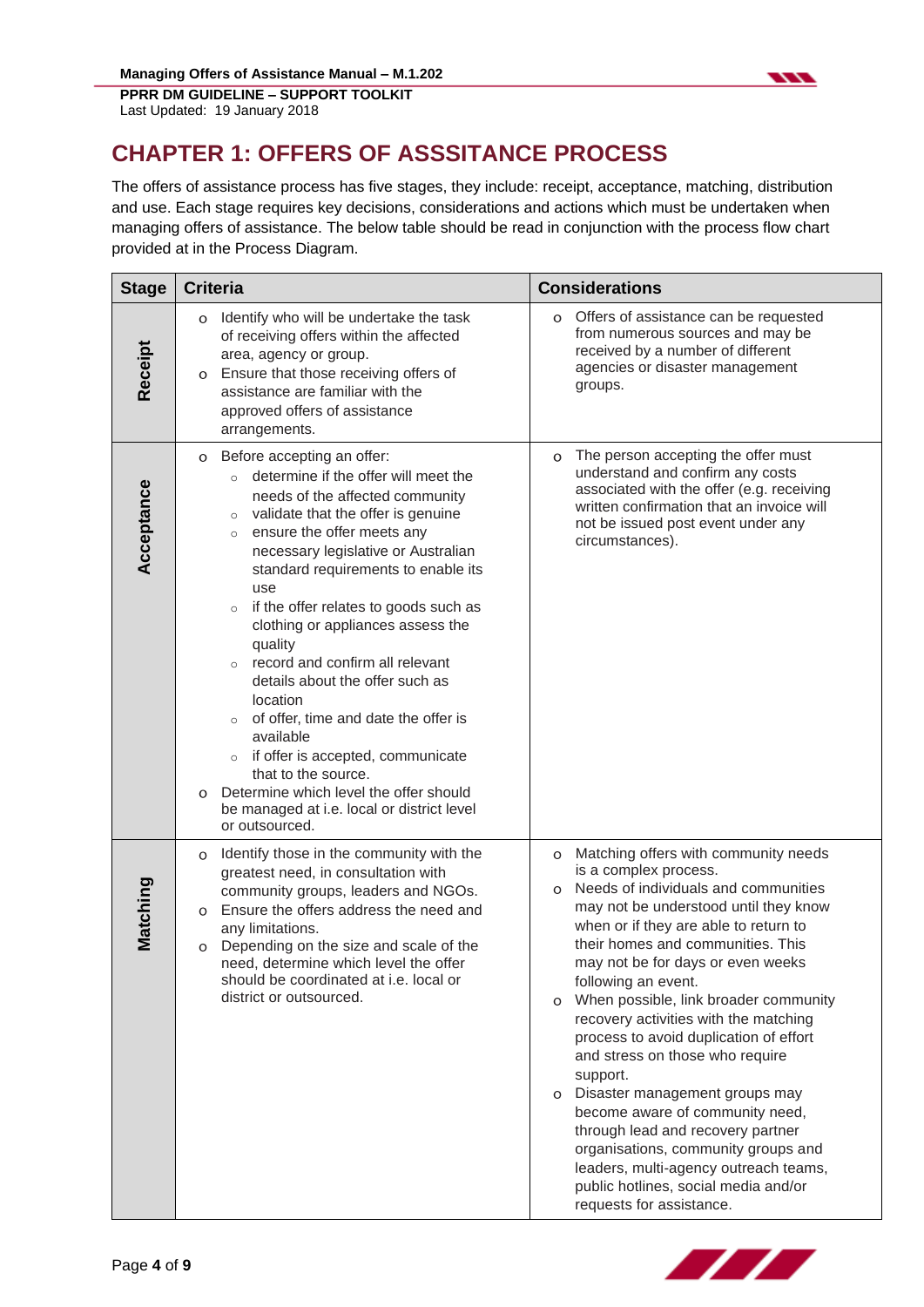#### **Managing Offers of Assistance Manual – M.1.202**



| <b>Stage</b>        | <b>Criteria</b>                                                                                                                                                                                                                                                                                                                                                                                                                                                                                                                                                                                                                                                                                                                                                                                                                                                                                                                                                                                                                                                                                                                                                                                                                                                                                                                                                                                                                                                                                                | <b>Considerations</b>                                                                                                                                                                                                                                                                                                                                                                                                                                                                                                                                                                                                                                                                                                                     |
|---------------------|----------------------------------------------------------------------------------------------------------------------------------------------------------------------------------------------------------------------------------------------------------------------------------------------------------------------------------------------------------------------------------------------------------------------------------------------------------------------------------------------------------------------------------------------------------------------------------------------------------------------------------------------------------------------------------------------------------------------------------------------------------------------------------------------------------------------------------------------------------------------------------------------------------------------------------------------------------------------------------------------------------------------------------------------------------------------------------------------------------------------------------------------------------------------------------------------------------------------------------------------------------------------------------------------------------------------------------------------------------------------------------------------------------------------------------------------------------------------------------------------------------------|-------------------------------------------------------------------------------------------------------------------------------------------------------------------------------------------------------------------------------------------------------------------------------------------------------------------------------------------------------------------------------------------------------------------------------------------------------------------------------------------------------------------------------------------------------------------------------------------------------------------------------------------------------------------------------------------------------------------------------------------|
| <b>Distribution</b> | Financial donations:<br>May be distributed through: vouchers<br>O<br>issued for local businesses, Incentive<br>grants, or Electronic Funds Transfer.<br>Should be managed through a pre-<br>$\circ$<br>established and auditable financial<br>management system.<br>Volunteers:<br>o Require local planning, understanding<br>of community needs and triaging those<br>in most need, supervision and<br>coordination to induct, deploy and<br>debrief volunteers to the disaster<br>affected areas.<br>Require effective volunteer<br>O<br>management and engagement prior to<br>being deployed to the community or<br>individuals in need, to support cost<br>effective and safe work practices. It is<br>advisable this responsibility is<br>outsourced to a nominated service<br>delivery entity or NGO to manage the<br>offers from volunteers.<br>May use virtual volunteer management<br>$\circ$<br>to register and track offers of to help<br>through volunteering and corporate<br>volunteering offers.<br>Spontaneous volunteers should be<br>$\circ$<br>partnered with experienced volunteers<br>where possible.<br>Goods:<br>May require storage in virtual<br>O<br>warehouses prior to distribution to the<br>community or individuals in need, to<br>support cost effective and safe work<br>practices.<br>o Should be set up for distribution at<br>appropriate distribution points.<br>May use virtual warehousing to register<br>$\circ$<br>and track offers of goods and corporate<br>offers. | Offers need to be distributed to the<br>$\Omega$<br>community or individual in need, in a<br>coordinated and inclusive manner.<br>It is crucial that offers of assistance are<br>$\Omega$<br>integrated in such a way that those<br>receiving the support have a say in<br>how it will assist them.<br>Virtual warehousing is increasingly<br>$\circ$<br>being used and provides an online<br>matching service connecting those who<br>have registered offers, with the<br>charities that accept their offers.<br>Volunteering management experts<br>0<br>support service to organisations and<br>volunteers including training. Advice is<br>also offered on national standards and<br>community involvement, consultancy<br>and advice. |
| Jse                 | Once the offer has been received,<br>$\circ$<br>assess the use to ensure that the need<br>has been met.<br>In some circumstances, particularly<br>$\circ$<br>when spontaneous (unsolicited) offers<br>are presented they may not be<br>matched or utilised.                                                                                                                                                                                                                                                                                                                                                                                                                                                                                                                                                                                                                                                                                                                                                                                                                                                                                                                                                                                                                                                                                                                                                                                                                                                    | Ongoing monitoring of offers to ensure<br>$\circ$<br>need is met.<br>o Assess the potential need for more<br>offers.<br>If offers are not utilised they may be re-<br>$\circ$<br>purposed, redirected or declined the<br>offer and must be recorded<br>appropriately.                                                                                                                                                                                                                                                                                                                                                                                                                                                                     |



 $\overline{\phantom{a}}$ 

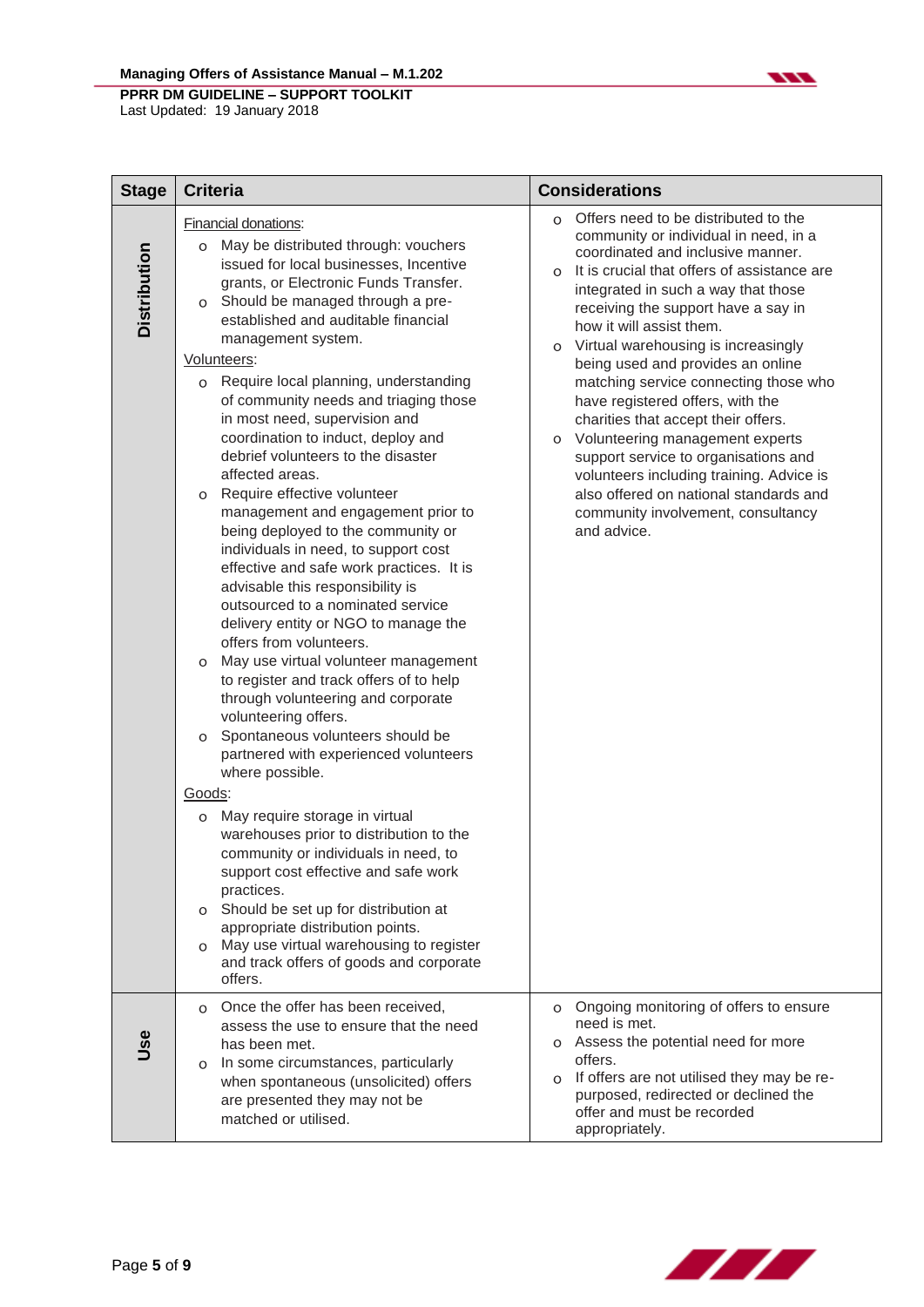**Managing Offers of Assistance Manual – M.1.202**

**PPRR DM GUIDELINE – SUPPORT TOOLKIT** Last Updated: 19 January 2018

### <span id="page-5-0"></span>**1. Process Diagram**





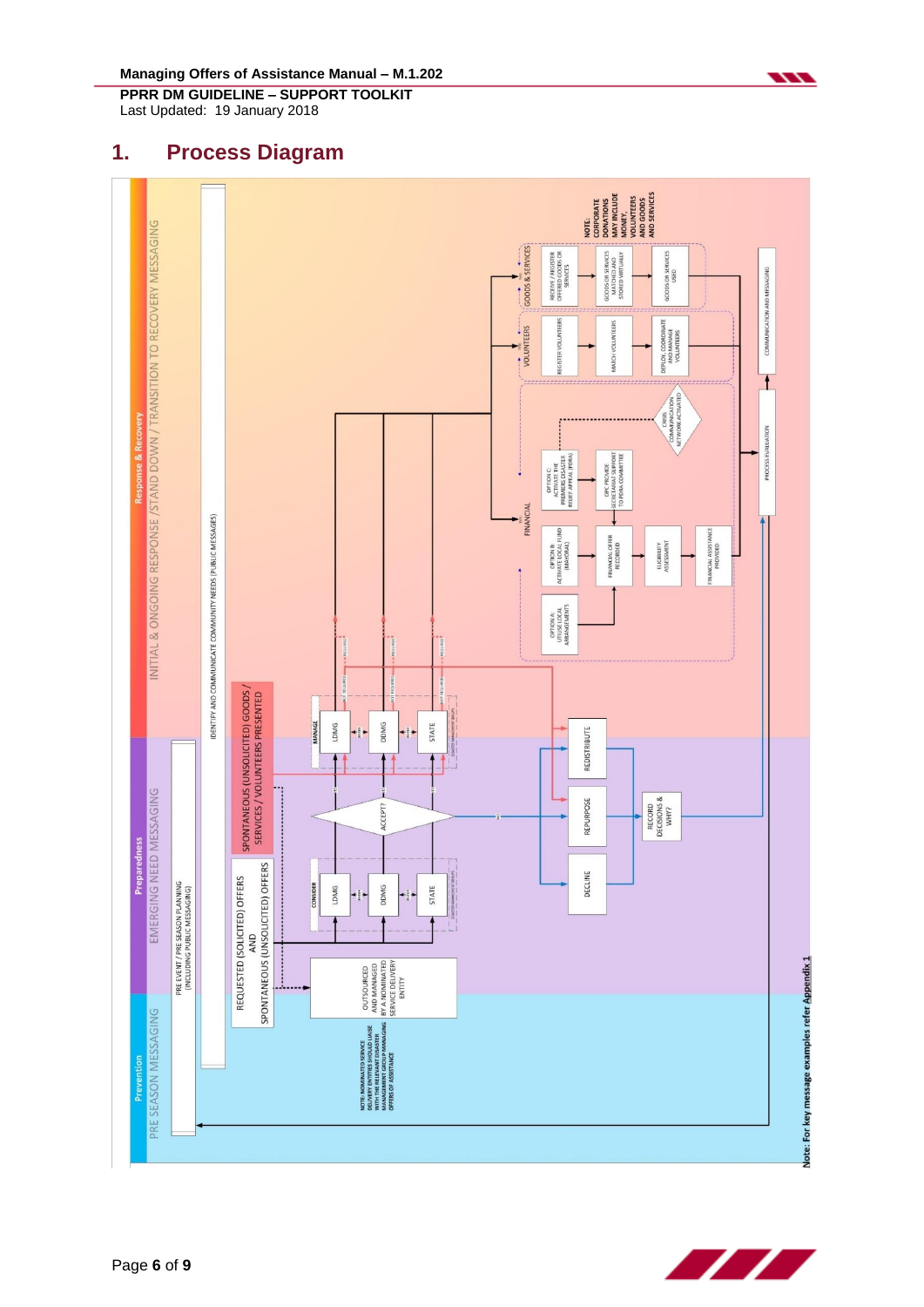<span id="page-6-0"></span>

Public messaging for disaster management and offers of assistance needs to be reliable and consistent to meet the needs of the affected community, keep the general public informed and engaged and to support disaster management activities and operations.

Messaging should ideally be delivered throughout all phases of the event:

- Prior to the event, to ensure the community is as prepared as possible and aware of arrangements for offers of assistance that may be put in place.
- During the event, to reassure the community and reinforce requirements as the event progresses.
- Following the event, to ensure the community feels their efforts have been noted and valued and potentially to cease the flow of assistance if it is no longer required.

#### <span id="page-6-1"></span>**2.1. Scripts for Public Announcements<sup>1</sup>**

The following scripts can be used as the basis for media releases and/or talking points for interviews and public announcements. As each incident is unique in nature, these scripts may not be appropriate in some cases. Before using the below messaging please make contact with the relevant agencies to determine incident specific requirements.

#### **2.1.1. Pre-event**

Disasters generate public sympathy and offers of assistance to those affected.

The public may try to help by making donations, however the items donated may not be suitable and can create extra work for authorities, distract from recovery efforts and undermine community resilience.

Dealing with unsolicited donated goods takes time and focus away from the very important work that needs to be done with disaster affected people.

Large quantities of donated goods in a disaster affected location can depress sales by local businesses and delay recovery of the local economy.

In addition, donated goods can impose a sense of obligation on survivors who may be struggling to deal with what has happened. This sense of obligation is difficult to reconcile when the goods are unneeded or of poor quality.

However, public care and support is very important to disaster affected people. It helps them feel more positive and confident about the task that lies ahead.

The most effective way we can all help is by contributing money. Donating money is always the best option as it is more flexible, provides choice, promotes self-directed recovery and more accurately targets need. It also stimulates local economies, leading to a quicker recovery for the community.

During a disaster, authorities quickly assess what is needed and targeted appeals may be launched for particular items. We can all help significantly by waiting for those appeals and only offering good quality items that are requested.

#### **2.1.2. During the event**

If you want to help [affected community], donating money is the best option.

This allows the people affected by this disaster to make choices about what is best for them to help their recovery. This also puts money back into the local economy which assists early recovery for the whole community.

[http://www.dcsi.sa.gov.au/\\_\\_data/assets/pdf\\_file/0004/1894/national-guidelines-for-managing-donated-goods.pdf](http://www.dcsi.sa.gov.au/__data/assets/pdf_file/0004/1894/national-guidelines-for-managing-donated-goods.pdf)



**.** 

<sup>&</sup>lt;sup>1</sup> National Guidelines for Managing Donated Goods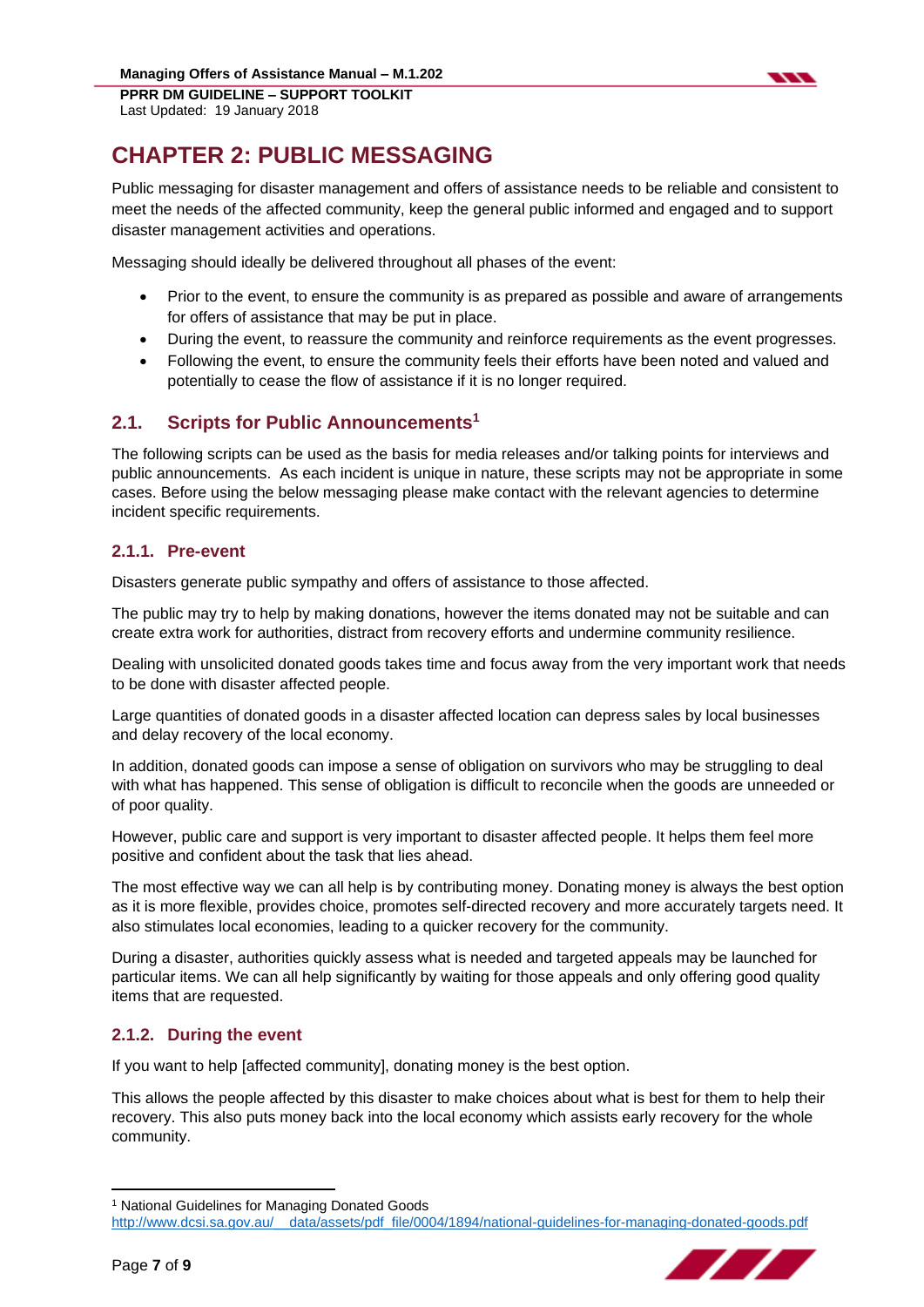

Donations can be made at [details].

We really appreciate your support—but at this stage we do not require donations of second-hand clothing and other goods.

Authorities are assessing the needs of those affected. If specific items are required, a targeted appeal will be announced.

If you have goods you wish to donate, please consider turning your goods into cash instead. For example, have a garage sale, boot sale, a fun auction among friends or sell items on online. Then you can donate the money raised to the recovery effort.

Your support and encouragement are very important to the people who have been affected by this disaster.

#### **2.1.3. After the event**

Thank you for your support to help [affected community]. The response has been overwhelming and we received many items which have helped to meet the needs of those affected. Appeals for specific items worked well and much of what was donated has been of great value to the affected community.

We still have a large quantity of items left over, which will be recycled wherever possible. Some items may be sold and the proceeds donated to the recovery program.

#### <span id="page-7-0"></span>**2.2. Scripts for recovery personnel responding to public enquiries<sup>2</sup>**

These scripts can be used as the basis for responding to phone calls and other public enquiries about how people can help. They may also form the basis of media releases and/or talking points for interviews and public announcements.

This is important to recognise people's concern and acknowledge the importance of their help, while directing their assistance so it can be most useful.

#### **2.2.1. Response to people wanting to help**

Thank you for thinking of the people who have been devastated by the [disaster].

Your interest and kindness are very much appreciated by [affected community] and really makes a difference to the recovery of those who have been affected.

The best way you can help is by donating money. This will allow us to more precisely meet the needs of the people who have been affected.

Or you may be interested in approaching one of the charitable organisations to offer your time as a volunteer or get involved in fundraising.

If you have goods that you wanted to donate, consider selling these and donating the money instead.

#### **2.2.2. Response to people wanting to donate goods**

Thank you for thinking of the people who have been devastated by the [disaster].

Your interest and kindness are very much appreciated and public support makes a big difference to community recovery.

However, there is no need for donated goods at the moment, and unfortunately we have no storage space to keep items in case they might be needed down the track.

[http://www.dcsi.sa.gov.au/\\_\\_data/assets/pdf\\_file/0004/1894/national-guidelines-for-managing-donated-goods.pdf](http://www.dcsi.sa.gov.au/__data/assets/pdf_file/0004/1894/national-guidelines-for-managing-donated-goods.pdf)



**.** 

<sup>2</sup> National Guidelines for Managing Donated Goods